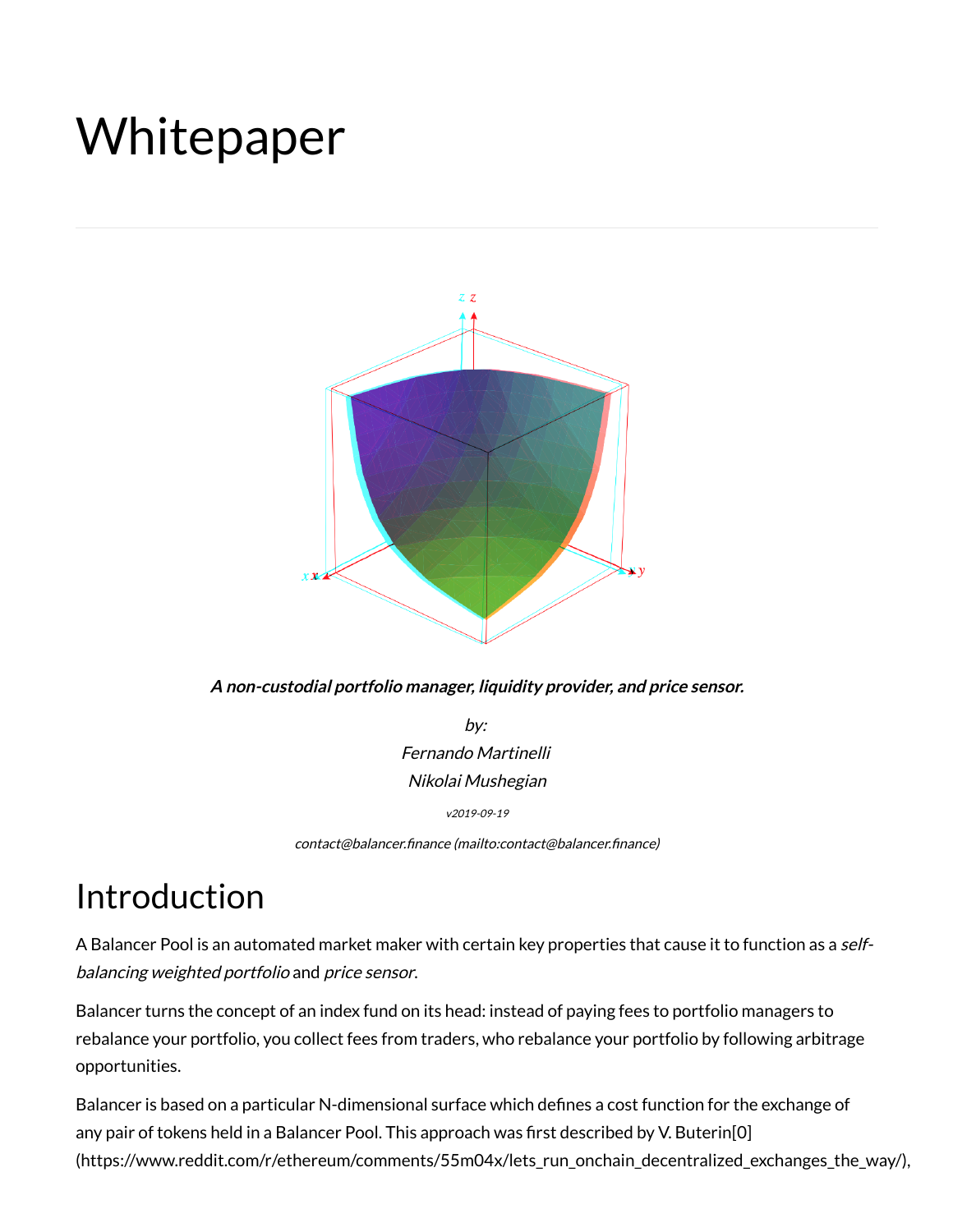generalized by Alan Lu[1] [\(https://blog.gnosis.pm/building-a-decentralized-exchange-in-ethereum](https://blog.gnosis.pm/building-a-decentralized-exchange-in-ethereum-eea4e7452d6e)eea4e7452d6e), and proven viable for market making by the popular Uniswap[2] [\(https://uniswap.io\)](https://uniswap.io/) dapp.

We independently arrived at the same surface definition by starting with the requirement that any trade must maintain a constant proportion of value in each asset of the portfolio. We applied an invariant-based modeling approach described by Zargham et al[3] [\(https://arxiv.org/pdf/1807.00955.pdf\)](https://arxiv.org/pdf/1807.00955.pdf) to construct this solution. We will prove that these constant-value market makers have this property.

# <span id="page-1-0"></span>Table of Contents

- [Introduction](#page-0-0)
- Table of [Contents](#page-1-0)
- [Present](#page-1-1) Work
- [Theory](#page-2-0)
	- Value [Function](#page-2-1)
	- o Spot [Price](#page-2-2)
	- [Effective](#page-3-0) Price
	- o Spot Price [Proof](#page-3-1)
	- Constant Value [Distribution](#page-4-0) Proof
	- Trading [Formulas](#page-5-0)
		- **[In-Given-Out](#page-6-0)**
		- **Dut-Given-In**
		- **[In-Given-Price](#page-6-1)**
	- Liquidity [Providing](#page-7-0) Formulas
		- All-Asset Deposit/Withdrawal
		- [Single-Asset](#page-8-0) Deposit
		- [Single-Asset](#page-9-0) Withdrawal
- [Implementation](#page-9-1)
	- [License](#page-9-2)
	- [Releases](#page-9-3)
	- Numerical [Algorithms](#page-9-4)
	- [Controlled](#page-10-0) vs Finalized Pools
	- Swap and Exit Fees
- [References](#page-10-1)

# <span id="page-1-1"></span>Present Work

Index funds are a common financial instrument. The first index fund became effective in 1972. Ever since, investors rely heavily on different portfolio strategies to hedge risk and achieve diversification. Index funds guarantee investors a constant and controlled exposure to a portfolio. If one of its assets out- or underperforms, it is respectively sold or bought to keep its value share of the total portfolio constant.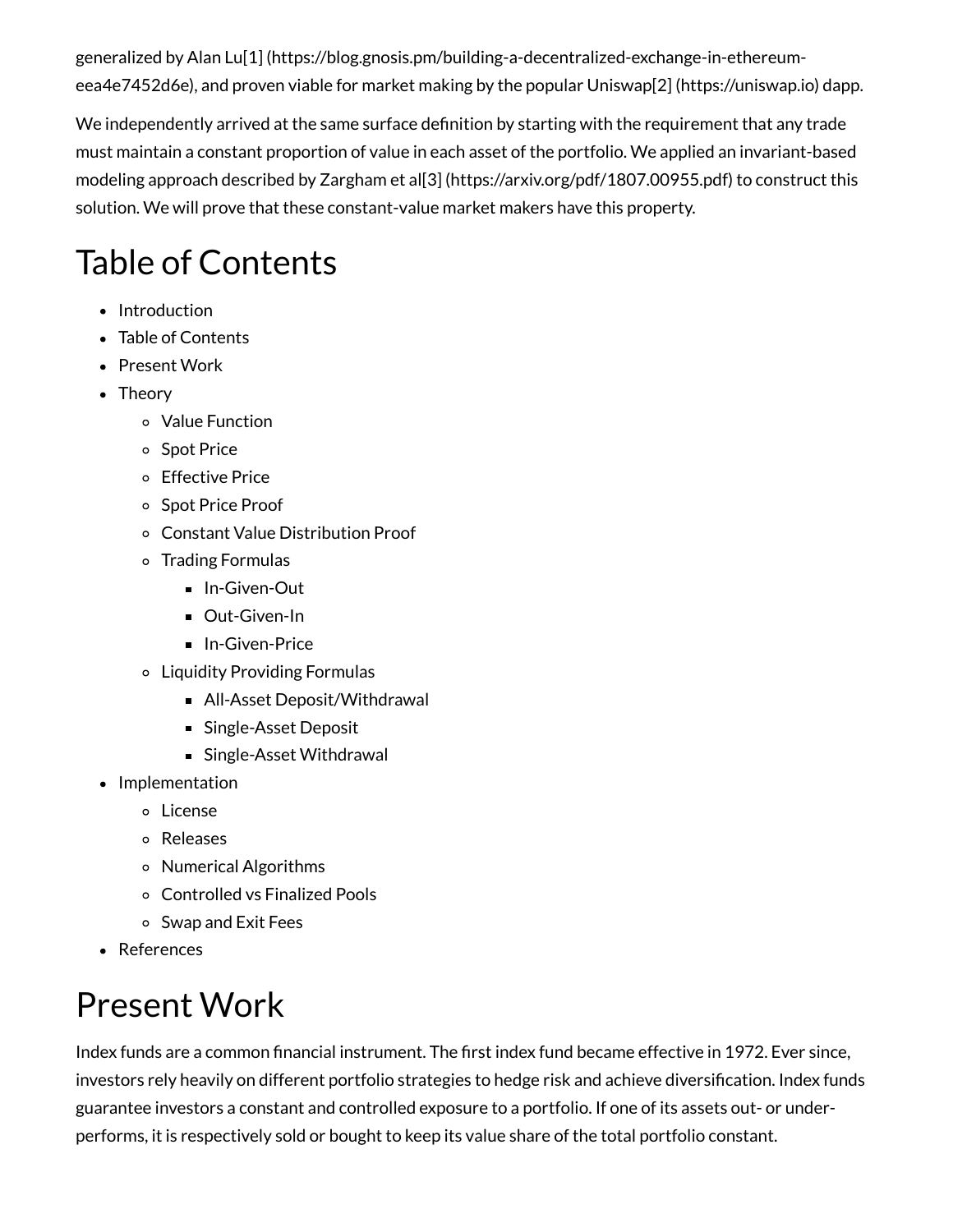Both in the conventional financial system as well as in the blockchain context, index funds and other types of investment portfolios charge investors fees for managing and holding their funds. These fees are necessary to pay for the costs of actively rebalancing the index funds, be it by manual traders or automatic bots.

There are many centralized solutions for portfolio management and for investing in index funds. These all share some form of custodial risk.

We are aware of one decentralized (read: non-custodial) solution that shares all the fundamental characteristics Balancer was designed to have: Uniswap [\(https://uniswap.io\)](https://uniswap.io/). This approach was first described by V. Buterin

(https://www.reddit.com/r/ethereum/comments/55m04x/lets run onchain decentralized exchanges the way/) and generalized by Alan Lu [\(https://blog.gnosis.pm/building-a-decentralized-exchange-in-ethereum](https://blog.gnosis.pm/building-a-decentralized-exchange-in-ethereum-eea4e7452d6e)eea4e7452d6e).

We independently arrived at the same surface definition by *starting* with the requirement that any trade must maintain a constant proportion of value in each asset of the portfolio. We applied an invariant-based modeling approach described by Zargham et al [\(https://arxiv.org/pdf/1807.00955.pdf\)](https://arxiv.org/pdf/1807.00955.pdf) to construct this solution. We will prove that these constant-value market makers have this property.

# <span id="page-2-0"></span>**Theory**

Throughout this paper, we use the term "token" to refer to a generic asset because our first implementation is a contract system that manipulates ERC20 tokens on the Ethereum network. However, there is nothing fundamental about the Ethereum execution context that enables this market-making algorithm, which could be offered by a traditional financial institution as a centralized (custodial) product.

### <span id="page-2-1"></span>Value Function

The bedrock of Balancer's exchange functions is a surface defined by constraining a value function  $V-\mathsf{a}$ function of the pool's weights and balances — to a constant. We will prove that this surface implies a spot price at each point such that, no matter what exchanges are carried out, the share of value of each token in the pool remains constant.

The value function  $V$  is defined as:

$$
V = \prod_t B_t^{W_t} \tag{1}
$$

Where

- $t$  ranges over the tokens in the pool;
- $B_t$  is the balance of the token in the pool;
- $W_t$  is the normalized weight of the token, such that the sum of all normalized weights is 1.

By making  $V$  constant we can define an invariant-value surface as illustrated in Fig.0.

#### <span id="page-2-2"></span>Spot Price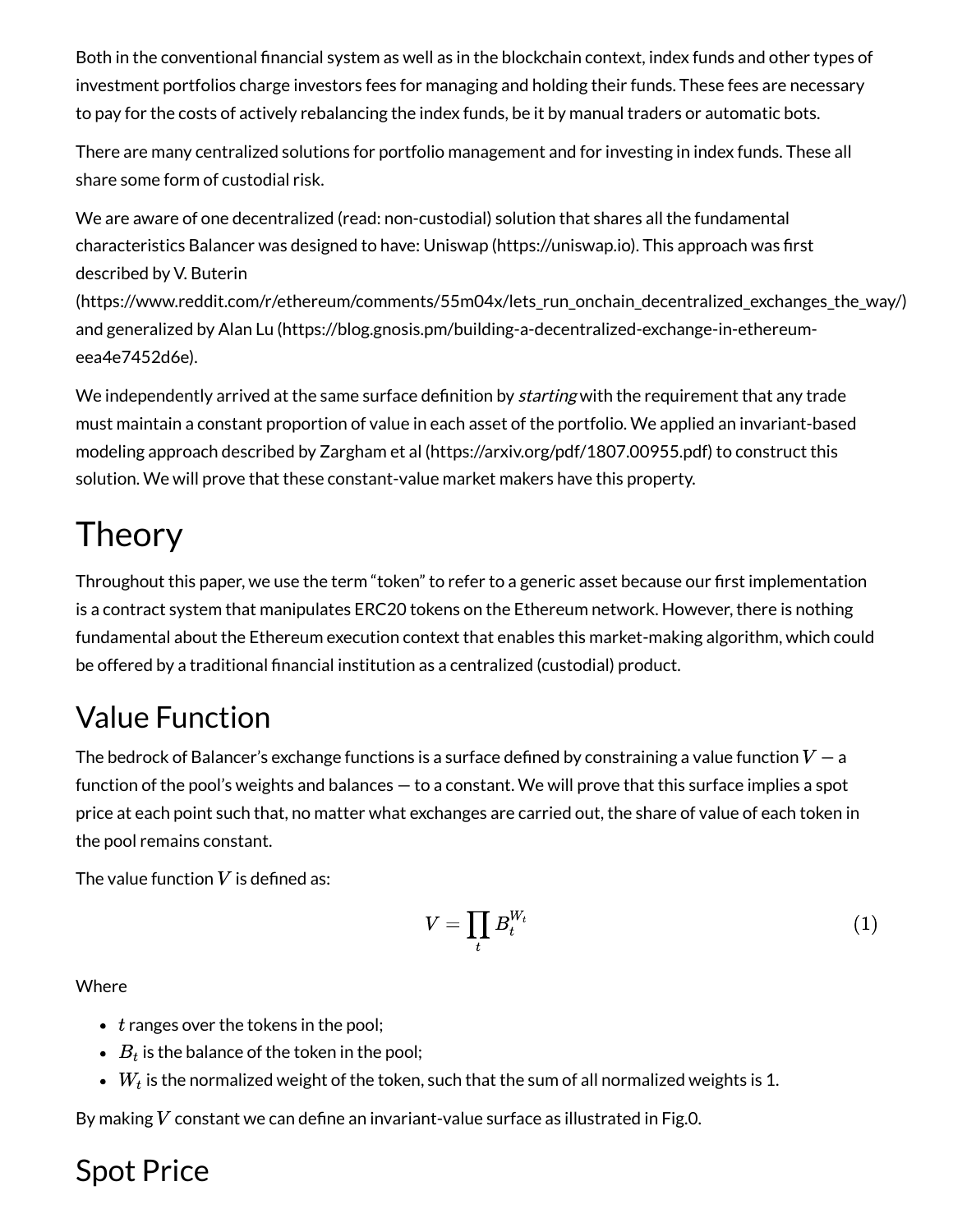Each pair of tokens in a pool has a spot price defined entirely by the weights and balances of just that pair of tokens. The spot price between any two tokens,  $SpotPrice^o_i,$  or in short  $SP^o_i$ , is the the ratio of the token balances normalized by their weights: i

$$
SP_i^o = \frac{\frac{B_i}{W_i}}{\frac{B_o}{W_o}}
$$
 (2)

Where:

- $B_i$  is the balance of token  $\it i$ , the token being sold by the trader which is going  $\it into$  the pool.
- $B_o$  is the balance of token  $o$ , the token being bought by the trader which is going  $\emph{out}$  of the pool.
- $W_i$  is the weight of token  $i$
- $W_o$  is the weight of token  $o$

From this definition it is easy to see that if weights are held constant, the spot prices offered by Balancer Pools only change with changing token balances. If the pool owner does not add or remove tokens to/from the pool, token balances can only change through trades. The constant surface causes the price of tokens being bought by the trader (token  $o$ ) to increase and price of tokens being sold by the trader (token  $i$ ) to decrease. One can prove that whenever external market prices are different from those offered by a Balancer Pool, an arbitrageur will make the most profit by trading with that pool until its prices equal those on the external market. When this happens there is no more arbitrage opportunity. These arbitrage opportunities guarantee that, in a rational market, prices offered by any Balancer Pool move in lockstep with the rest of the market.

#### <span id="page-3-0"></span>Effective Price

It is important to bear in mind that  $SP_i^o$  is the *spot* price, which is the theoretical price for infinitesimal trades, which would incur no slippage. In reality, the effective price for any trade depends on the amount being traded, which always causes a price change. If we define  $A_o$  as the amount of token  $o$  being bought by the trader and  $A_i$  as the amount of token  $i$  being sold by the trader, then we can define the Effective Price as: i

$$
EP_i^o = \frac{A_i}{A_o} \tag{3}
$$

And as mentioned above,  $EP$  tends to  $SP$  when traded amounts tend to 0:

$$
SP_i^o = \lim_{A_o, A_i \to 0} EP_i^o \tag{4}
$$

#### <span id="page-3-1"></span>Spot Price Proof

Let's now prove that this choice of  $V$  entails Eq.2.

First of all, we know that what the trader buys,  $A_o$ , is subtracted from the contract's balance. Therefore  $A_o=-\Delta B_o.$  Likewise, what the trader sells,  $A_i$ , is added to the contract's balance. Therefore  $A_i=\Delta B_i.$ Substituting in Eq.2 and Eq.3 we get: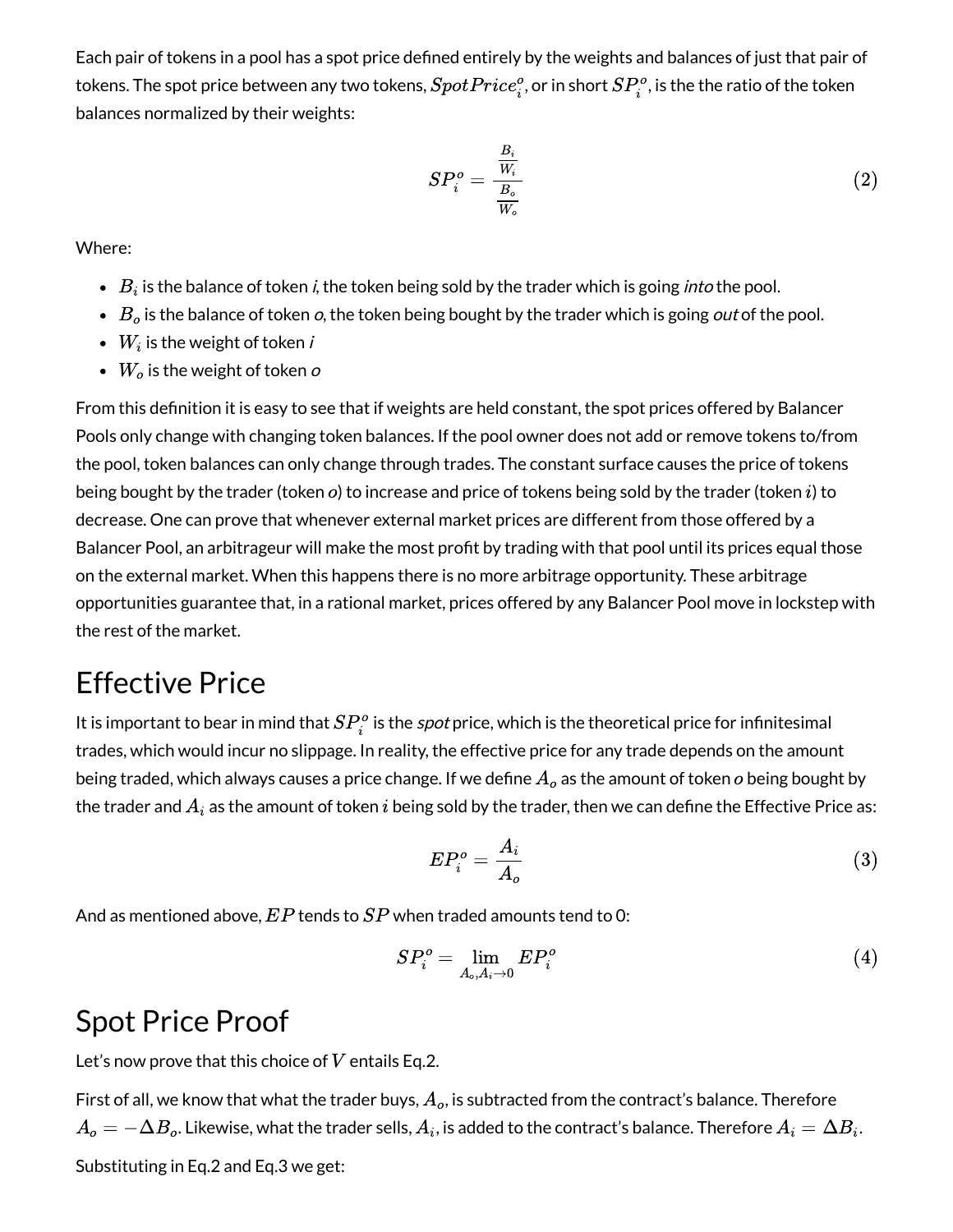$$
SP_i^o = \lim_{A_o, A_i \to 0} EP_i^o = \lim_{\Delta B_o, \Delta B_i \to 0} \frac{\Delta B_i}{-\Delta B_o}
$$
(5)

This limit is, by definition, minus the partial derivative of  $B_i$  in function of  $B_o\!\!$ :

$$
SP_i^o = -\frac{\partial B_i}{\partial B_o} \tag{6}
$$

From the value function definition in Eq.1 we can isolate  $B_i\!\! :$ 

$$
B_i^{W_i} = \frac{V}{\left(\prod_{k \neq i,o} B_k^{W_k}\right) \cdot B_o^{W_o}}
$$

$$
B_i = \left(\frac{V}{\left(\prod_{k \neq i,o} B_k^{W_k}\right) \cdot B_o^{W_o}}\right)^{\frac{1}{W_i}}
$$
(7)

Now we use Eq.7 to expand the partial derivative in Eq.6:

$$
SP_i^o = -\frac{\partial B_i}{\partial B_o} = -\frac{\partial}{\partial B_o} \left( \left( \frac{V}{\left( \prod_{k \neq i,o} (B_k)^{W_k} \right) \cdot (B_o)^{W_o}} \right)^{\frac{1}{W_i}} \right) = \\ -\left( \frac{V}{\prod_{k \neq i,o} (B_k)^{W_k}} \right)^{\frac{1}{W_i}} \cdot \frac{\partial}{\partial B_o} \left( B_o^{-\frac{W_o}{W_i}} \right) = \\ -\left( \frac{V}{\prod_{k \neq i,o} (B_k)^{W_k}} \right)^{\frac{1}{W_i}} \cdot - \frac{W_o}{W_i} \cdot B_o^{-\frac{W_o}{W_i} - 1} = \\ \left( \frac{V}{\prod_k (B_k)^{W_k}} \right)^{\frac{1}{W_i}} \cdot B_o^{\frac{W_o}{W_i}} \cdot B_i \cdot \frac{W_o}{W_i} \cdot B_o^{-\frac{W_o}{W_i} - 1} = \\ \left( \frac{V}{V} \right)^{\frac{1}{W_i}} \cdot B_o^{\frac{W_o}{W_i}} \cdot B_o^{-\frac{W_o}{W_i}} \cdot \frac{B_i}{W_i} \cdot \frac{W_o}{B_o} = \frac{\frac{B_i}{W_i}}{\frac{B_o}{W_o}} \\
$$

 $\lambda$ 

which concludes our proof.

### <span id="page-4-0"></span>Constant Value Distribution Proof

We will now prove that:

- 1. Balancer Pools maintain a constant share of value across all tokens in the pool and;
- 2. These shares of value are equal to the weights associated to each token.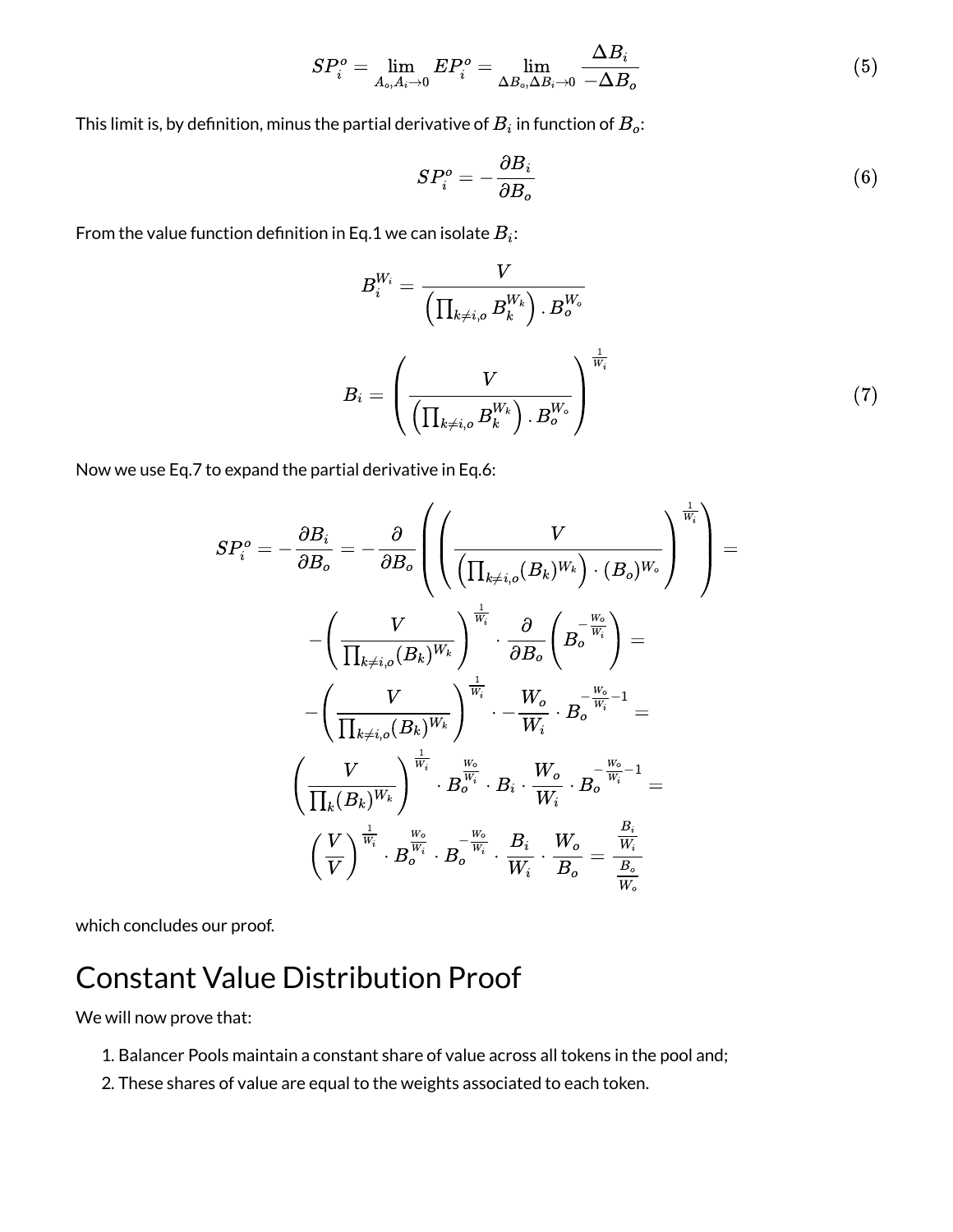Let's calculate  $V^t$ , the total pool value in terms of an arbitrary token  $t$  from the pool. Since we already know that the pool has  $B_t$  tokens  $t$ , let's calculate how many tokens  $t$  all the other remaining tokens are worth. It does not make sense to use their Effective Price relative to token  $t$  since we are not going to do any actual trade. Instead, to calculate the theoretical value we use their Spot Price relative to token  $t$ .

From Eq.2 we can calculate  $V_n^t$ , i.e how many tokens  $t$  the balance of each token  $n$  is worth:

$$
V_n^t = \frac{B_n}{SP_n^t} = B_n \cdot \frac{\frac{B_t}{W_t}}{\frac{B_n}{W_n}} = B_t \cdot \frac{W_n}{W_t}
$$
\n
$$
(8)
$$

We know that the total pool value in terms of tokens  $t$  is the sum of the values of each token in terms of tokens  $t$ :

$$
V^t = \sum_k V_k^t = B_t + \sum_{k \neq t} V_k^t = B_t + \frac{B_t}{W_t} \cdot \sum_{k \neq t} W_n = \frac{B_t}{W_t} \cdot (W_t + \sum_{k \neq t} W_n) = \frac{B_t}{W_t}
$$
(9)

Now to calculate  $S_n,$  the share of value each token  $n$  represents in the pool, all we have to do is divide the value of each token  $n, V_n^t$ , by the total pool value,  $V^t\colon$ 

$$
S_n = \frac{V_n^t}{V^t} = W_n \tag{10}
$$

which proves both that the share each token represents of the total pool value is constant and also that it is equal to the weight of that token.

#### <span id="page-5-0"></span>Trading Formulas

Calculating the trade outcomes for any given Balancer Pool is easy if we consider that the Value Function must remain invariant, i.e.  $V$  must have the same value before and after any trade. In reality,  $V$  will increase as a result of trading fees applied after a trade state transition. For more details on fees, see Implementation: Swap and Exit Fees

#### <span id="page-5-1"></span>Out-Given-In

When a user sends tokens  $i$  to get tokens  $o$ , all other token balances remain the same. Therefore, if we define  $A_i$  and  $A_o$  as the amount of tokens  $i$  and  $o$  exchanged, we can calculate the amount  $A_o$  a users gets when sending  $A_i.$  Knowing the value function after the trade should be the same as before the trade, we can write:

$$
\prod_{k \neq i,o} (B_k)^{W_k} \cdot (B_o - A_o)^{W_o} \cdot (B_i + A_i)^{W_i} = \prod_k (B_k)^{W_k} \tag{11}
$$

$$
\prod_{k\neq i,o}(B_k)^{W_k}\cdot (B_o-A_o)^{W_o}\cdot (B_i+A_i)^{W_i}=\prod_{k\neq i,o}(B_k)^{W_k}\cdot B_o^{W_o}\cdot B_i^{W_i} \qquad \qquad (12)
$$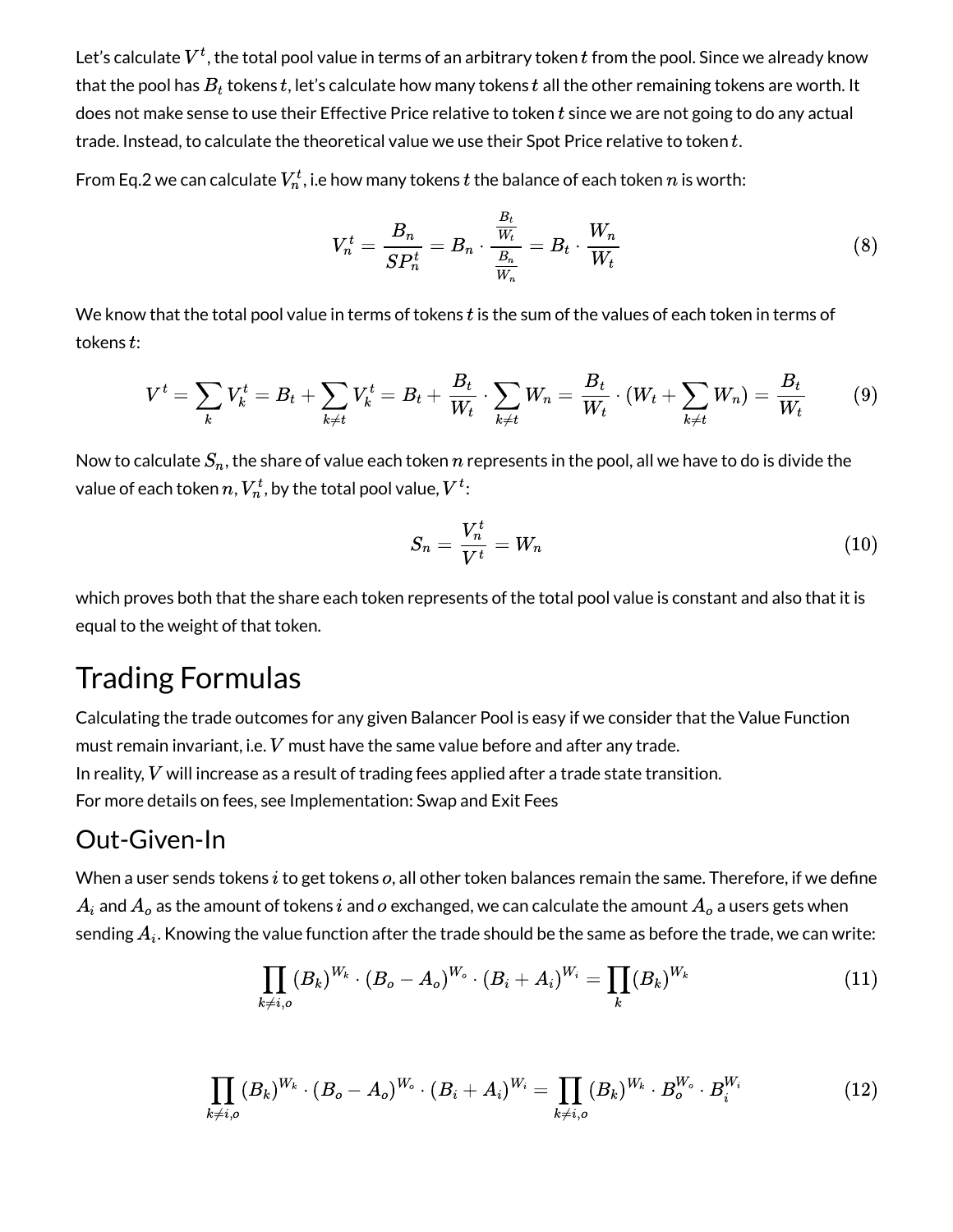$$
(B_o - A_o)^{W_o} \cdot (B_i + A_i)^{W_i} = B_o^{W_o} \cdot B_i^{W_i}
$$
\n(13)

$$
B_o - A_o = \frac{B_i^{\frac{W_i}{W_o}} \cdot B_o}{(B_i + A_i)^{\frac{W_i}{W_o}}}
$$
\n
$$
(14)
$$

$$
A_o = B_o \cdot \left( 1 - \left( \frac{B_i}{B_i + A_i} \right)^{\frac{W_i}{W_o}} \right) \tag{15}
$$

#### <span id="page-6-0"></span>In-Given-Out

It is also very useful for traders to know how much they need to send of the input token  $A_i$  to get a desired amount of output token  $A_o.$  We can calculate the amount  $A_i$  as a function of  $A_o$  similarly as follows:

$$
\prod_{k \neq i,o} (B_k)^{W_k} \cdot (B_o - A_o)^{W_o} \cdot (B_i + A_i)^{W_i} = \prod_k (B_k)^{W_k} \tag{16}
$$

$$
\prod_{k\neq i,o}(B_k)^{W_k}\cdot (B_o-A_o)^{W_o}\cdot (B_i+A_i)^{W_i}=\prod_{k\neq i,o}(B_k)^{W_k}\cdot B_o^{W_o}\cdot B_i^{W_i}
$$
(17)

$$
(B_o - A_o)^{W_o} \cdot (B_i + A_i)^{W_i} = B_o^{W_o} \cdot B_i^{W_i}
$$
 (18)

$$
B_i + A_i = \frac{B_o^{\frac{W_o}{W_i}} \cdot B_i}{(B_o - A_o)^{\frac{W_o}{W_i}}}
$$
\n
$$
(19)
$$

$$
A_i = B_i \cdot \left( \left( \frac{B_o}{B_o - A_o} \right)^{\frac{W_o}{W_i}} - 1 \right) \tag{20}
$$

Notice that  $A_o$  as defined by Eq.11 tends to  $SP^o_i\cdot A_i$  when  $A_i << B_i$ , as expected. This can be proved by using L'Hopital's rule, but this proof is out of the scope of this paper.  $\mathbf{P}^o_i \cdot A_i$  when  $A_i << B_i$ 

#### <span id="page-6-1"></span>In-Given-Price

For practical purposes, traders intending to use our contract for arbitrage will like to know what amount of tokens  $i$  –  $A_i$  – they will have to send to the contract to change the current spot price  $SP_i^o$  to another desired one  $SP_i^{\prime o}.$  The desired spot price will usually be the external market price and, so long as the i i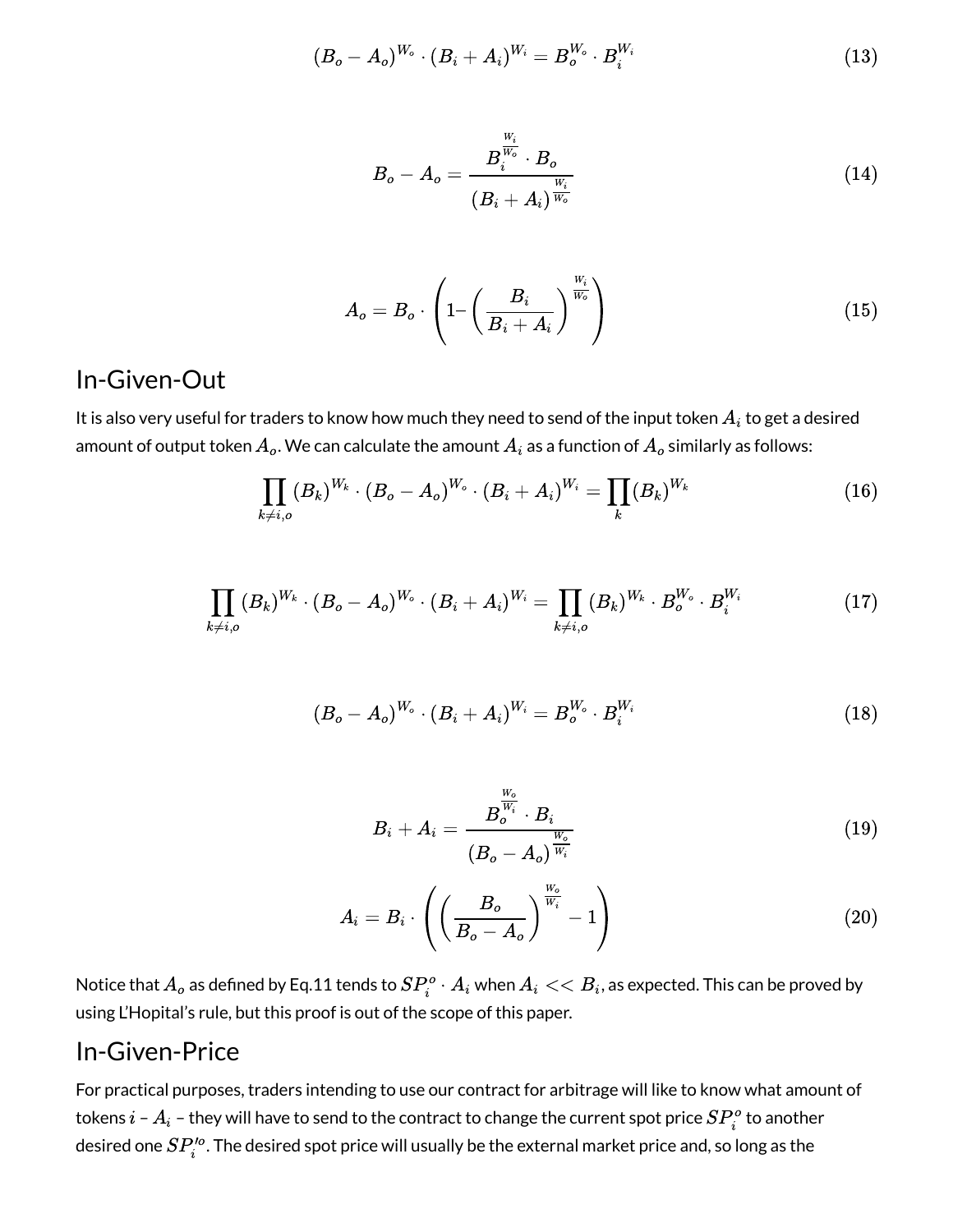contract spot price differs from that of the external market, any arbitrageur can profit by trading with the contract and bringing the contract price closer to that of the external market.

The highest profit possible by an arbitrageur is when they bring the contract spot price exactly to that of the external market. As already mentioned, this is the main reason why our design is successful in keeping track of the market prices. This makes it a reliable on-chain price sensor when implemented on a blockchain.

It can be proven that the amount of tokens  $i$  –  $A_i$  – a user needs to trade against tokens  $o$  so that the pool's spot price changes from  $SP_i^o$  to  $SP_i'^o$  is: i

$$
A_i=B_i\cdot\left(\left(\frac{SP_i'^o}{SP_i^o}\right)^{\left(\frac{W_o}{W_o+W_i}\right)}-1\right)\hspace{1.5cm}(21)
$$

### <span id="page-7-0"></span>Liquidity Providing Formulas Pool Tokens

Pools can aggregate the liquidity provided by several different users. In order for them to be able to freely deposit and withdraw assets from the pool, Balancer Protocol has the concept of pool tokens. Pool tokens represent ownership of the assets contained in the pool. The outstanding supply of pool tokens is directly proportional to the Value Function of the pool. If a deposit of assets increases the pool Value Function by 10%, then the outstanding supply of pool tokens also increases by 10%. This happens because the depositor is issued 10% of new pool tokens in return for the deposit.

There are two ways in which one can deposit assets to the pool in return for pool tokens or redeem pool tokens in return for pool assets:

- Weighted-asset deposit/withdrawal
- Single-asset deposit/withdrawal

#### All-Asset Deposit/Withdrawal

An "all-asset" deposit has to follow the distribution of existing assets in the pool. If the deposit contains 10% of each of the assets already in the pool, then the Value Function will increase by 10% and the depositor will be minted 10% of the current outstanding pool token supply. So to receive  $P_{issued}$  pool tokens given an existing total supply of  $P_{supply},$  one needs to deposit  $D_k$  tokens k for each of the tokens in the pool:

$$
D_k = \left(\frac{P_{supply} + P_{issued}}{P_{supply}} - 1\right) \cdot B_k \tag{22}
$$

Where  $B_k$  is the token balance of token k before the deposit.

Similarly, a weighted-asset withdrawal is the reverse operation where a pool token holder redeems their pool tokens in return for a proportional share of each of the assets held by the pool. By redeeming  $P_{redeemed}$ pool tokens given an existing total supply of  $P_{supply}$ , one withdraws from the pool an amount  $A_k$  of token k for each of the tokens in the pool: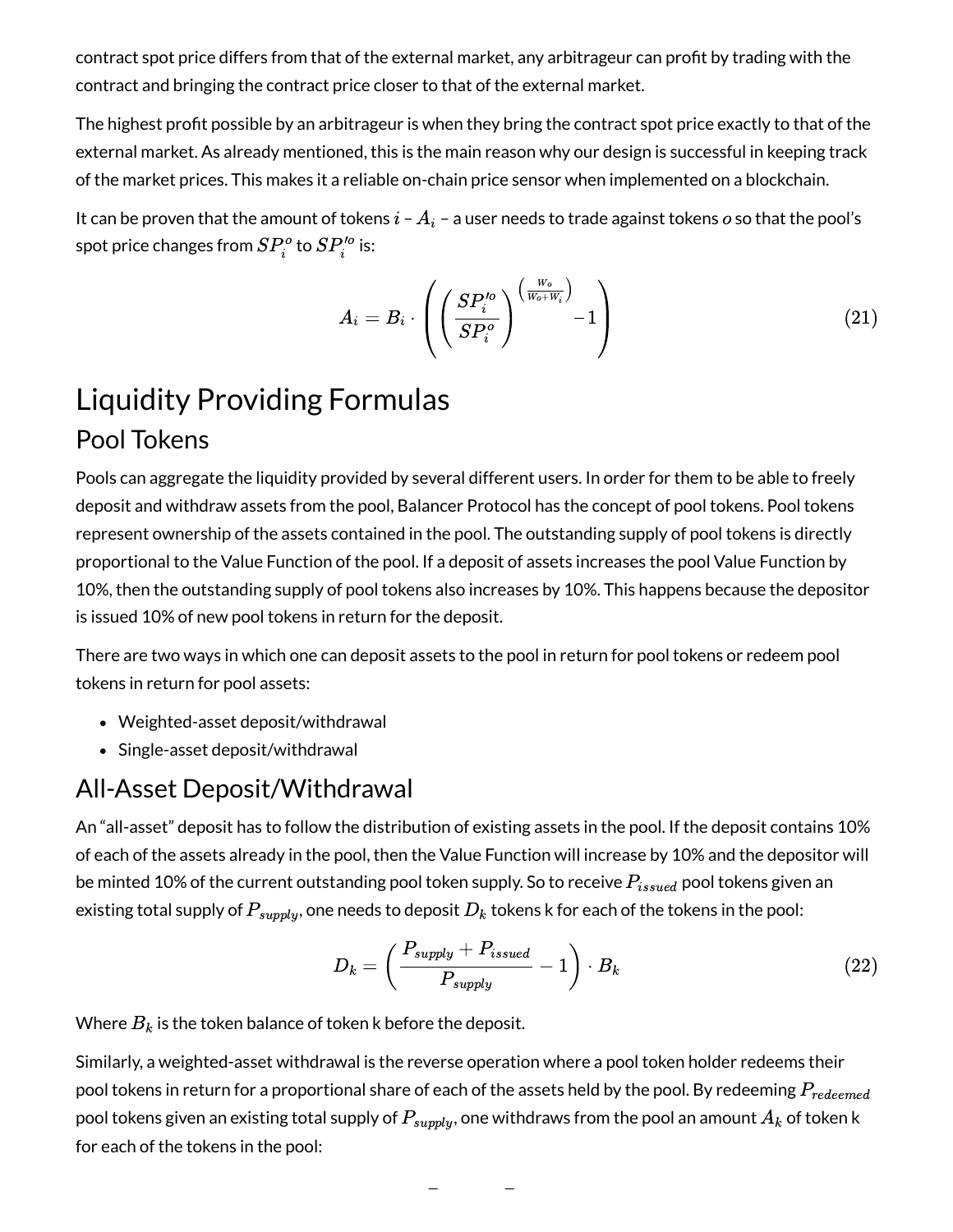$$
A_k = \left(1 - \frac{P_{supply} - P_{redeemed}}{P_{supply}}\right) \cdot B_k \tag{23}
$$

Where  $B_k$  is the token balance of token k before the withdrawal.

#### Single-Asset Deposit/Withdrawal

When a user wants to provide liquidity to a pool because they find its distribution of assets interesting, they may likely not have all of the assets in the right proportions required for a weighted-asset deposit.

Balancer allows anyone to get pool tokens from a shared pool by depositing a single asset to it, provided that the pool contains that asset.

Depositing a single asset A to a shared pool is equivalent to depositing all pool assets proportionally and then selling more of asset A to get back all the other tokens deposited. This way a depositor would end up spending only asset A, since the amounts of the other tokens deposited would be returned through the trades.

The amount of pool tokens one gets for depositing a single asset to a shared pool can be derived from the Value Function described above.

#### <span id="page-8-0"></span>Single-Asset Deposit

The increase in the pool token supply proportional to the increase in the Value Function. If we define  $P_{issued}$ as the amount of pool tokens issued in return for the deposit, then:

$$
\frac{V'}{V} = \frac{P'_{supply}}{P_{supply}} = \frac{P_{supply} + P_{issued}}{P_{supply}}
$$
  

$$
P_{issued} = P_{supply} \cdot \left(\frac{V'}{V} - 1\right)
$$
 (24)

Where  $V^\prime$  is the Value Function after the deposit and  $V$  is the Value Function before the deposit. Considering also  $B_k'$  the balance of asset k after the deposit and  $B_k$  its balance before the deposit, we have:

$$
\frac{V'}{V}=\frac{\prod_k (B'_k)^{W_k}}{\prod_k (B_k)^{W_k}}
$$

Let's say the single-asset deposit was done in asset  $t$ , then the balances of all other tokens do not change after the deposit. We can then write:

$$
\frac{V'}{V} = \frac{\prod_{k}(B'_k)^{W_k}}{\prod_{k}(B_k)^{W_k}} = \frac{(B'_t)^{W_t}}{(B_t)^{W_t}} = \left(\frac{B'_t}{B_t}\right)^{W_t}
$$

If we define  $A_t$  as the amount deposited in asset  $t$ , then the new pool balance of asset t is \$\$B' $t$  = B\_ $t$  + A\_t\$\$. We can then substitute and get the final formula for the amount of new pool tokens issued \$P{issued}  $\textit{inreturn} for a \textit{single} - a \textit{sset} \textit{deposit}$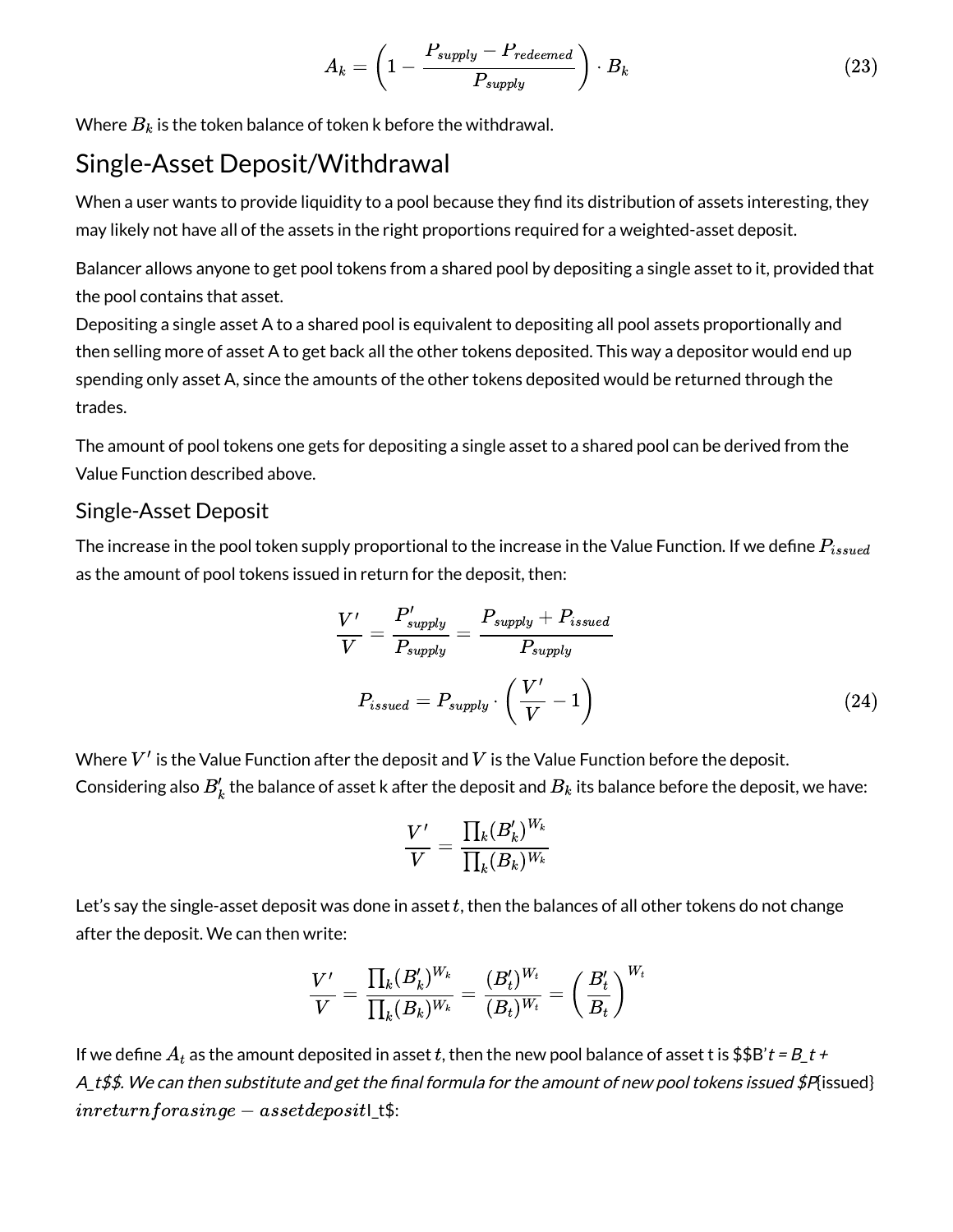$$
P_{issued} = P_{supply} \cdot \left( \left( 1 + \frac{A_t}{B_t} \right)^{W_t} - 1 \right) \tag{25}
$$

#### <span id="page-9-0"></span>Single-Asset Withdrawal

When a pool token holder wants to redeem their pool tokens  $P_{redeemed}$  in return for a single asset  $t$ , the amount withdrawn in asset  $t$ ,  $A_t$ , is:

$$
A_t = B_t \cdot \left(1 - \left(1 - \frac{P_{redeemed}}{P_{supply}}\right)^{\frac{1}{W_t}}\right)
$$
 (26)

Where  $B_t$  is the pool balance of asset  $t$  before the withdrawal.

Indeed, using the formulas of deposit and withdrawal defined above, not considering any fees, if one deposits  $A_t$  asset  $t$  for  $P_{issued}$  pool tokens and then redeems that same amount of pool tokens for asset  $t$ , they will get the same initial  $A_t$  back.

### Trading Fees for Single-Asset Deposit Withdrawal

Depositing or withdrawing to/from a shared pool in a single asset  $t$  is equivalent to trading  $(1-W_t)$  of the amount deposited for all the other assets in the pool.  $W_t$  of the amount deposited is held by the pool already in the form of asset  $t$ , so charging a trading fee on that share would be unfair.

Indeed, if we disregard any possible pool exit fees, depositing only asset  $i$  and instantly withdrawing asset  $o$ will incur in the same trading fees as doing the trade from  $i$  to  $o$  using the trade function the pool offers.

# <span id="page-9-1"></span>Implementation

There are a few initial notes regarding the first release of Balancer. We will release a much more detailed explanation of the system at the same time that the source code is released.

### <span id="page-9-2"></span>Free Software on Ethereum

Balancer is implemented as a GPL3-licensed Ethereum smart contract system.

### <span id="page-9-3"></span>Releases

The **Bronze Release** is the first of 3 planned releases of the Balancer Protocol. Bronze emphasizes code clarity for audit and verification, and does not go to great lengths to optimize for gas.

The ❄**Silver Release**❄ will bring many gas optimizations and architecture changes that will reduce transaction overhead and enable more flexibility for controlled pools.

The ☀ **Golden Release**☀ will introduce several new features to tie the whole system together.

## <span id="page-9-4"></span>Numerical Algorithms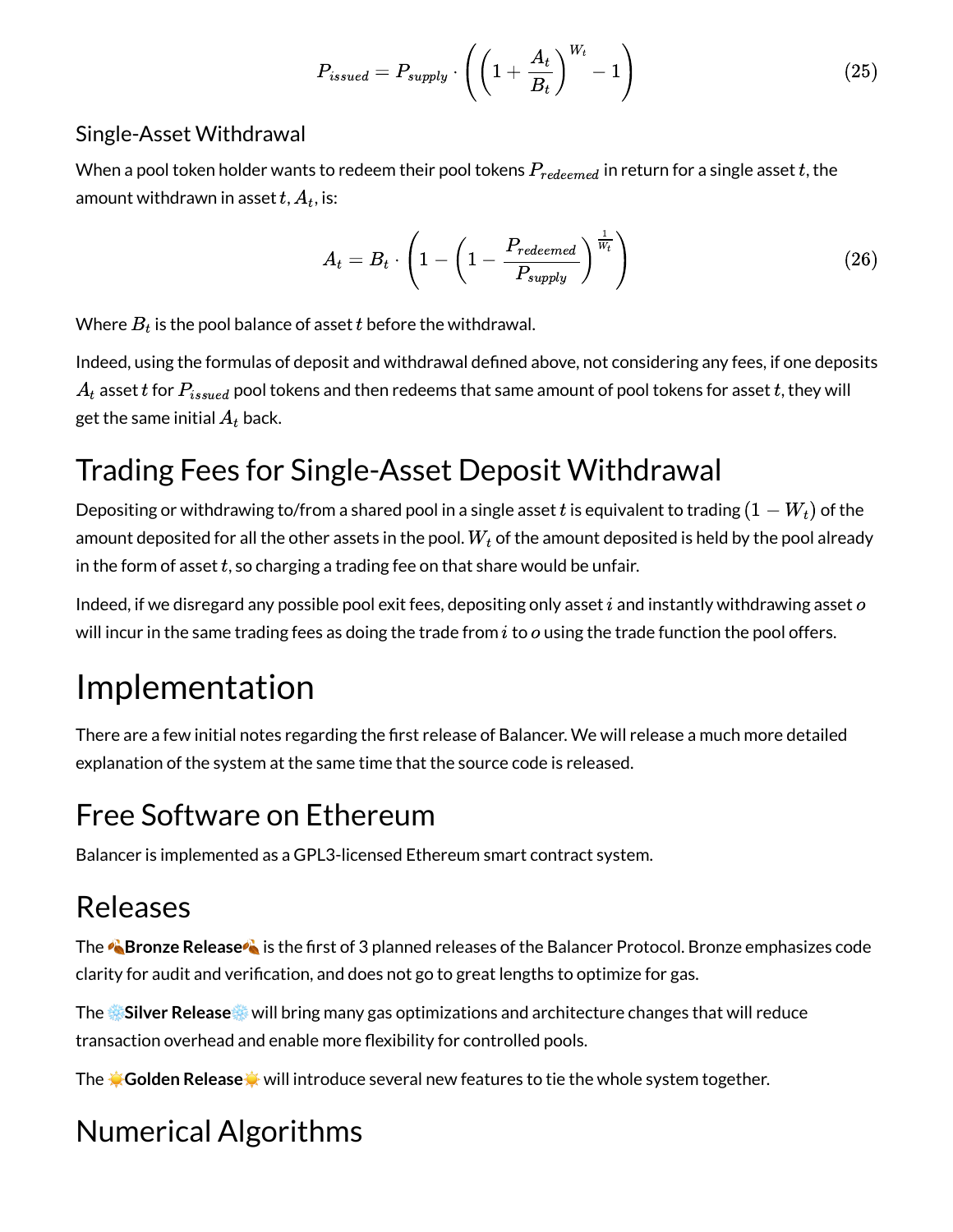The formulas in the Theory section are sufficient to describe the functional specification, but they are not straightforward to implement for the EVM, in part due to a lack of mature fixed-point math libraries.

Our implementation uses a combination of a few algebraic transformations, approximation functions, and numerical hacks to compute these formulas with bounded maximum error and reasonable gas cost.

The rest of this section will be released at the same time as the Bronze release source code.

### <span id="page-10-0"></span>Controlled vs Finalized Pools

The **Bronze Release A** allows two basic tiers of trust with respect to pools:

- 1. Controlled pools are configurable by a "controller" address. Only this address can add or remove liquidity to the pool (call join or exit ). This type of pool allows the change of pool assets types and their weights. Note that since the controller is an address, this could in principle implement arbitrary logic, like managing public deposits in a manner similar to a finalized pool. The key difference is that official tooling will not recognize it as a "trustless" pool. Controlled pools with increased trust requirements will be possible with the *x*Silver Release **\***.
- 2. Finalized pools have fixed pool asset types, weights, and fees. Crucially, this enables join and exit to be publicly accessible in a safe, trustless manner while keeping a minimal implementation.

#### Swaps and Exit Fees

The **Bronze Release C** charges fees in two situations: When traders exchange tokens (via swap and its variants), and when liquidity providers remove their liquidity from the pool (via exit and its variants).

Both of these fees are configurable by the controller, but they are also fixed when the pool becomes nalized.

100% of the swap fee goes to the liquidity providers — the amount of the underlying token that can be redeemed by each pool token increases.

Most of the exit fee is returned to the liquidity providers who remain in the pool. This is similar in spirit to a swap fee charged for exchanging pool tokens with underlying tokens.

The rest of the exit fee is transferred to an account controlled by Balancer Labs, Inc, for the development of **※Future Releases ☀.** 

#### <span id="page-10-1"></span>References

[0] Vitalik Buterin: Let's run on-chain decentralized exchanges the way we run prediction markets [\(https://www.reddit.com/r/ethereum/comments/55m04x/lets\\_run\\_onchain\\_decentralized\\_exchanges\\_the\\_way/\)](https://www.reddit.com/r/ethereum/comments/55m04x/lets_run_onchain_decentralized_exchanges_the_way/)

[1] Alan Wu: Building a Decentralized Exchange in Ethereum (https://blog.gnosis.pm/building-a[decentralized-exchange-in-ethereum-eea4e7452d6e\)](https://blog.gnosis.pm/building-a-decentralized-exchange-in-ethereum-eea4e7452d6e)

[2] https://uniswap.io/ [\(https://uniswap.io\)](https://uniswap.io/)